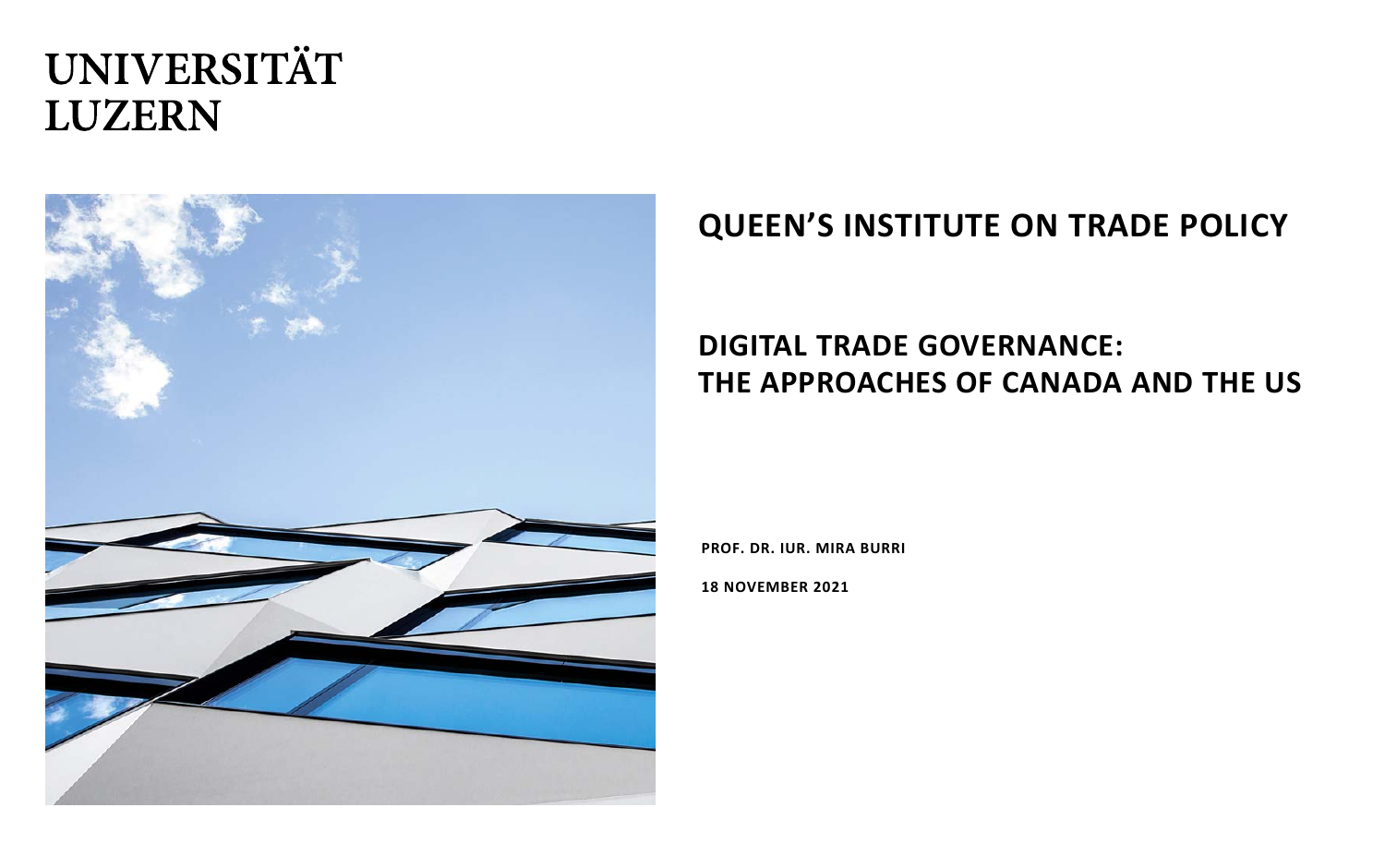

## **TALK POINTS**

- **sketch developments in the dynamic field of digital trade governance**
- **explore the approaches of the US and Canada**
	- in FTAs
	- in the WTO
- **identify points of convergence and divergence**
- **identify implications for Canada's domestic policies**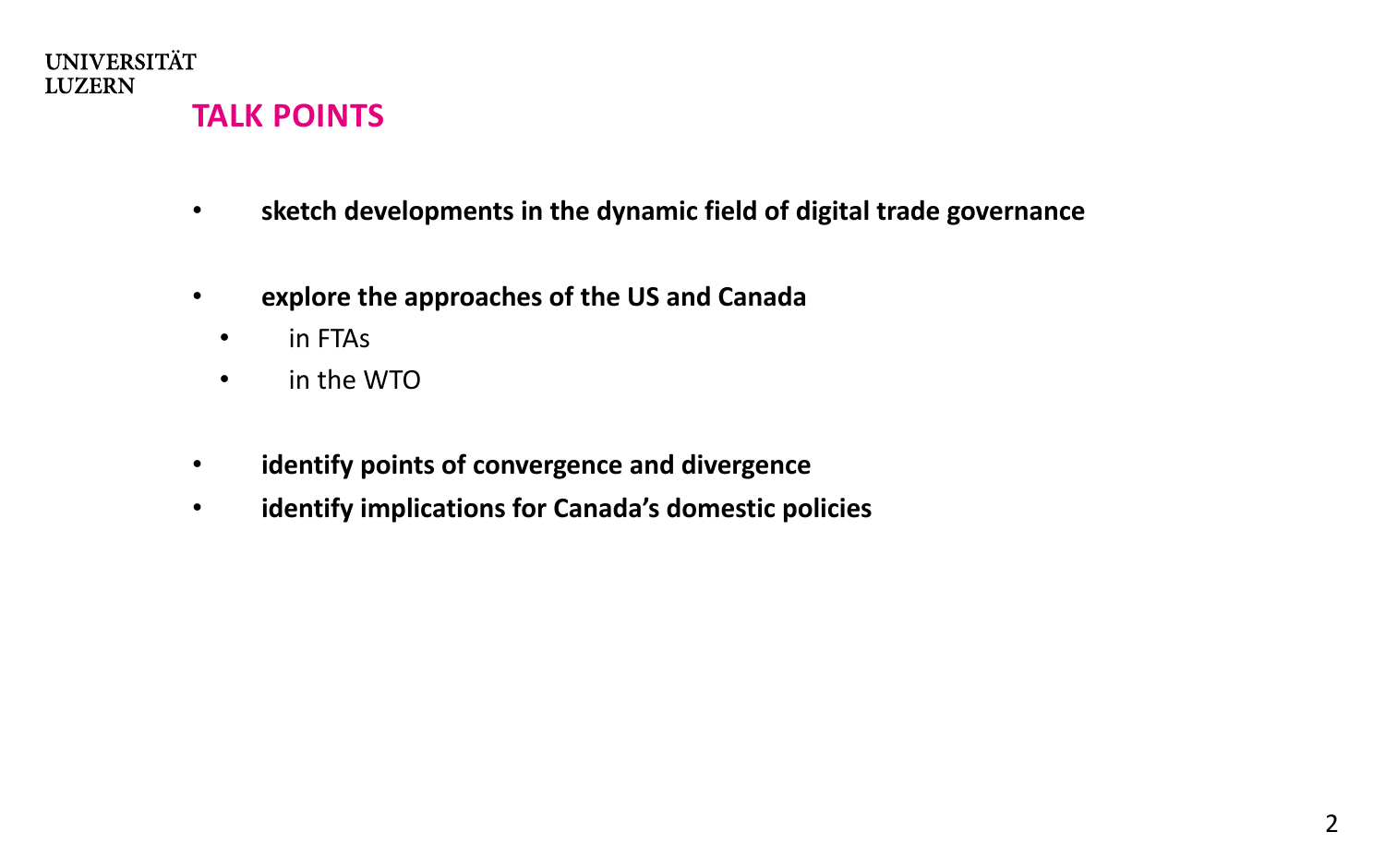## **BACKGROUND: CONTEMPORARY DIGITAL TRADE**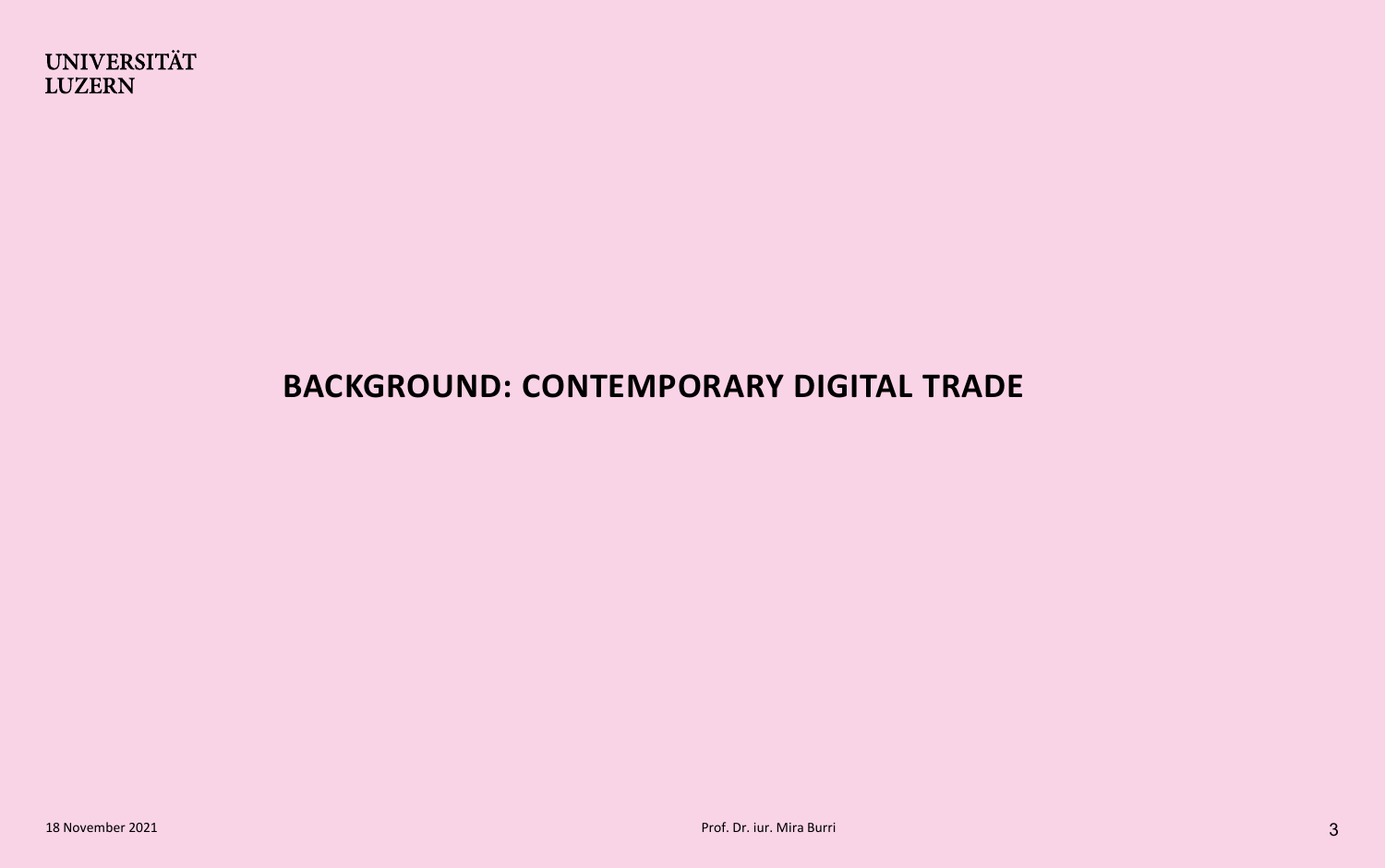#### **THE DIGITAL ECONOMY: KEY WORDS IN THE TRADE POLICY JARGON**

- **next to online sale of goods and services:**
- **global value chains (GVCs)**
- **servicification**
- **data flows: data must cross borders:** 
	- cross-border data flows now generate more economic value than traditional flows of traded goods
	- cross-border data flows fuel digital innovation
- **e-commerce** < **digital trade: from trade 2.0 to trade 4.0**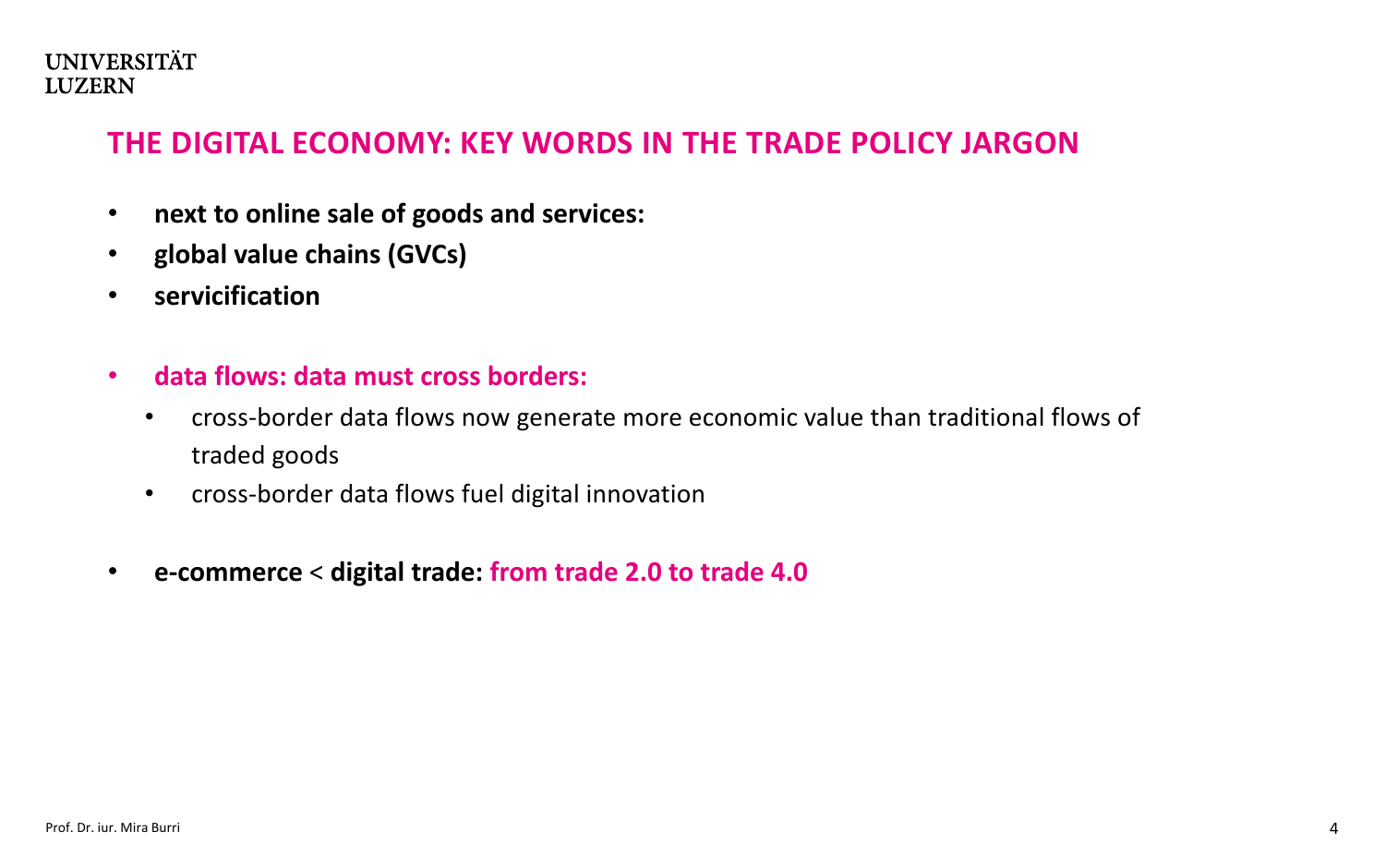

#### **DATA AS THE 'NEW OIL'**

- like other factors of production, such as natural resources and human capital, it is increasingly the case that much of modern economic activity, innovation and growth cannot occur without data
- the transformative potential is great and refers not only to new 'digital native' areas, such as search or social networking but also to 'brick-and-mortar' businesses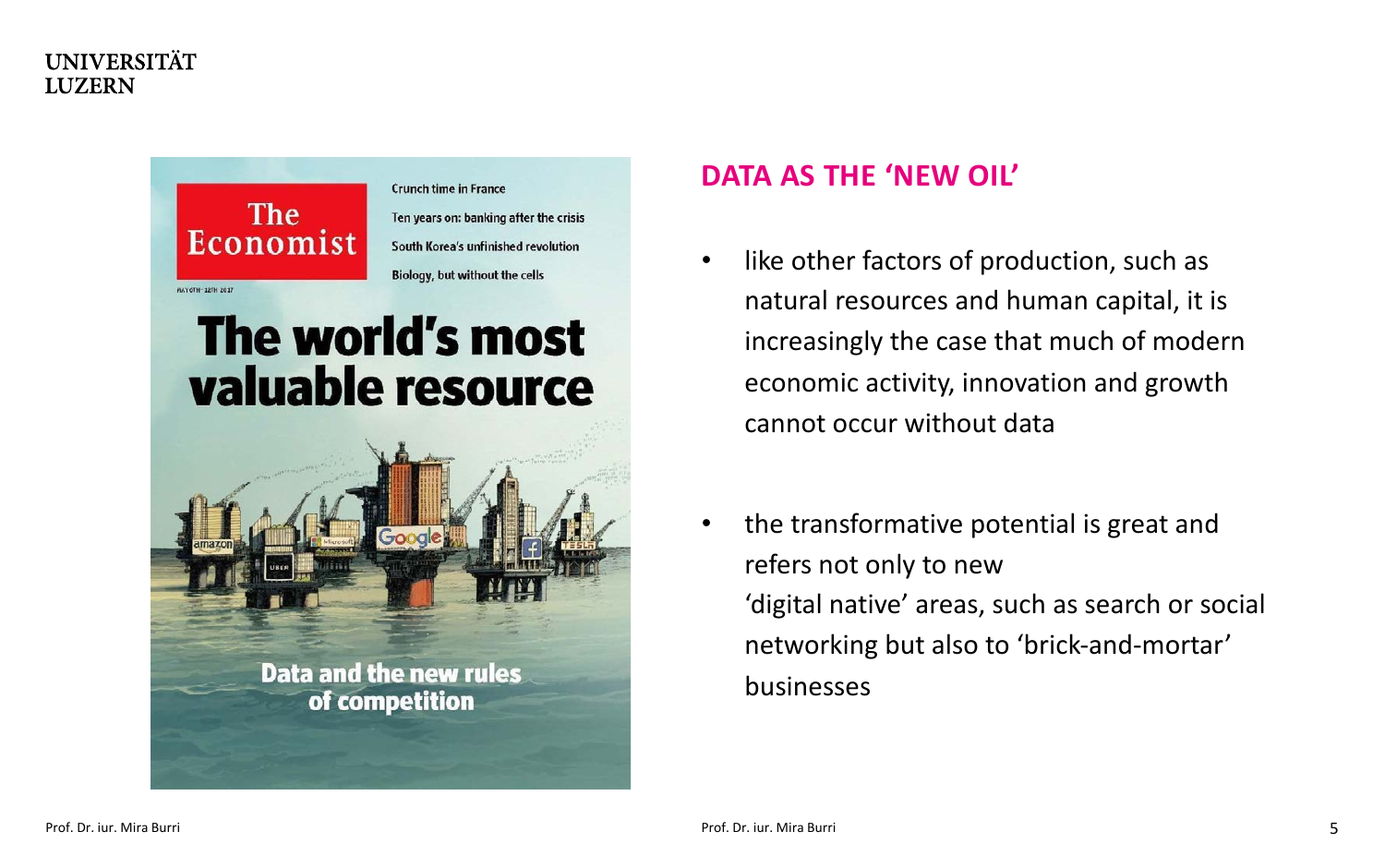#### **NEW DIGITAL TRADE BARRIERS**

- localization measures
- data privacy and protection measures
- intellectual property related measures
- censorship
- cybersecurity
- **rise of digital protectionism and demands for data sovereignty**
- data: US International Trade Commission, Digital Trade in the U.S. and Global Economies: [http://www.usitc.gov/publications/332/pub4415.pdf](http://www.usitc.gov/publications/332/pub4415.pdf%20/)  digital trade restrictiveness index: <https://ecipe.org/dte/>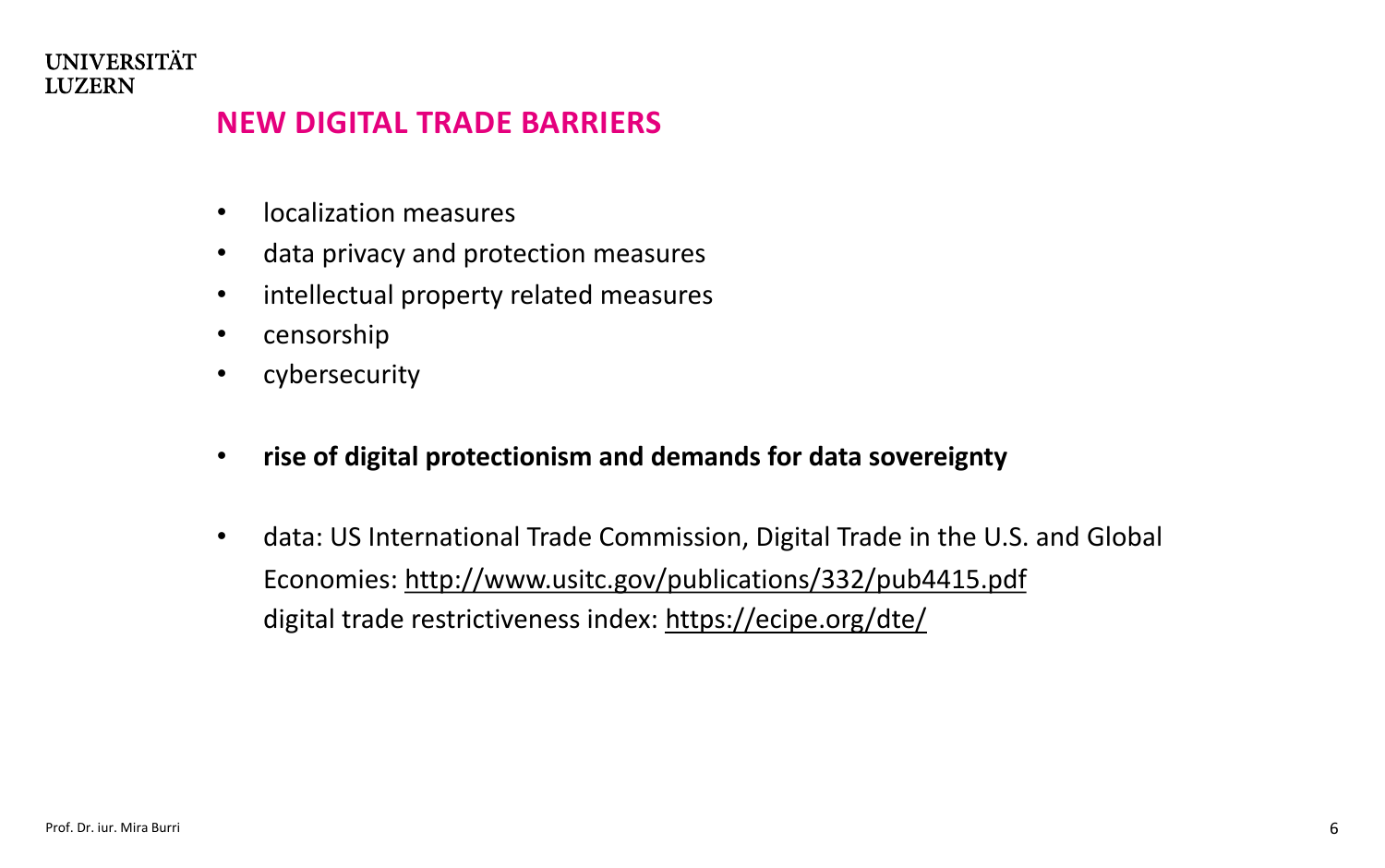

## **REGULATORY FRAMEWORKS OF RELEVANCE FOR DIGITAL TRADE**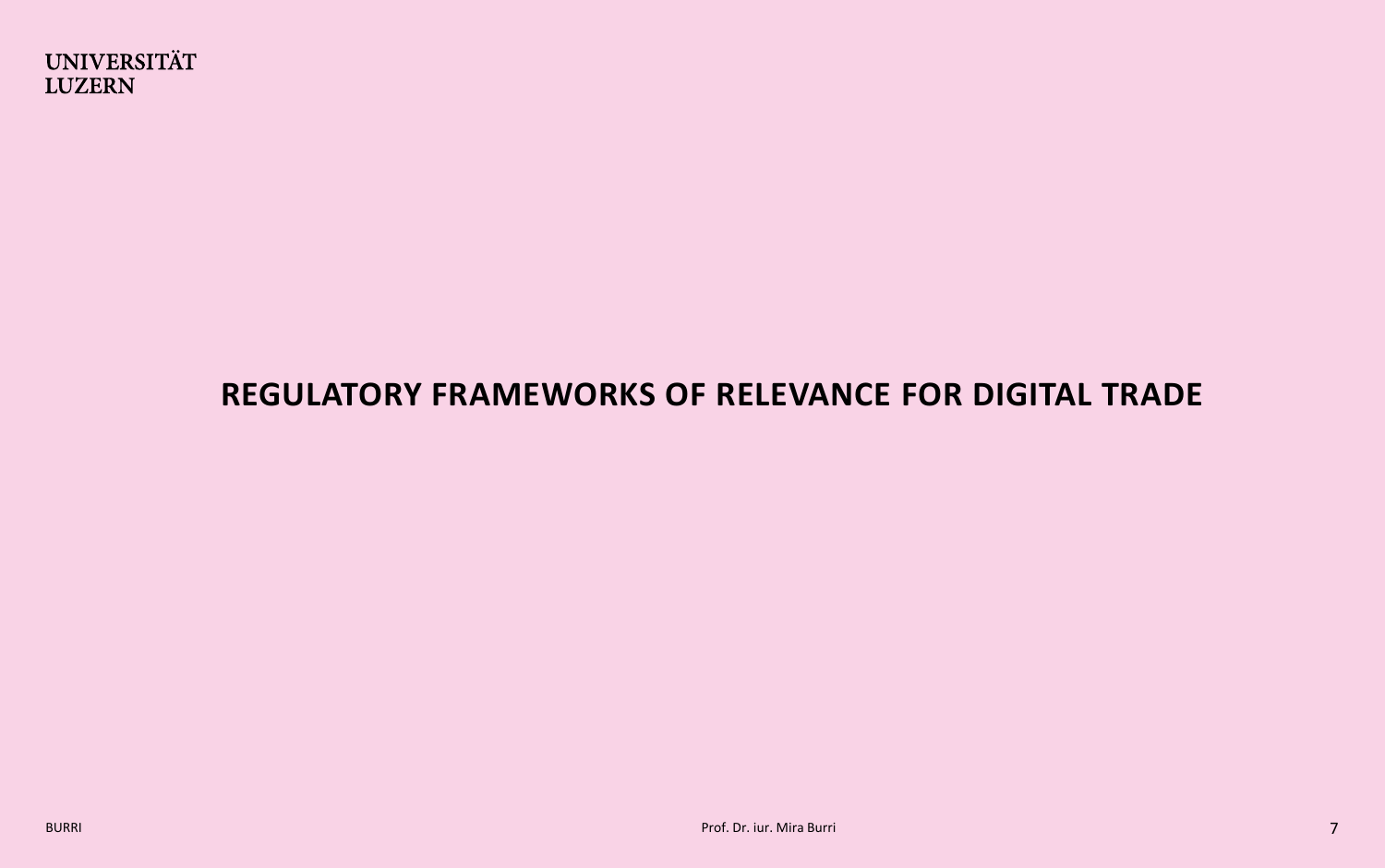#### **WTO AND DIGITAL TRADE: FAILED ADAPTATION?**

- **WTO rules: regulate all trade / far-reaching non-discrimination principles / high level of legalization**
- **the 1998 WTO E-Commerce Programme: great forward oriented thinking >> no action for 2 decades**
- no agreement even on basic issues; let alone on more complex matters, such as classification: goods vs. services; telecom vs. audiovisual vs. computer-related services
- some compensation through the case-law (*US-Gambling; China-Audiovisual Products*)
- **venue shopping triggered**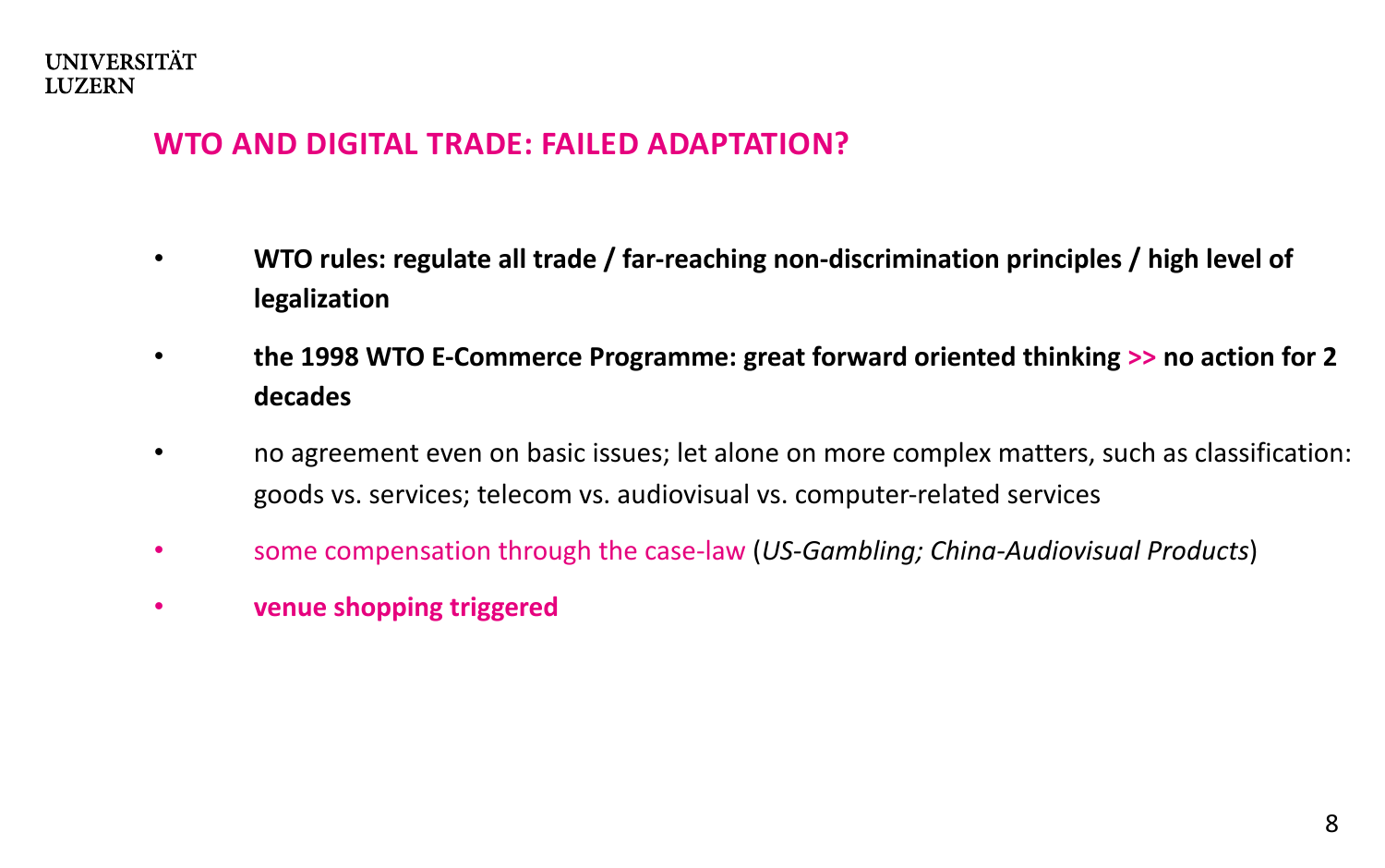

## **DEVELOPMENTS IN FREE TRADE AGREEMENTS**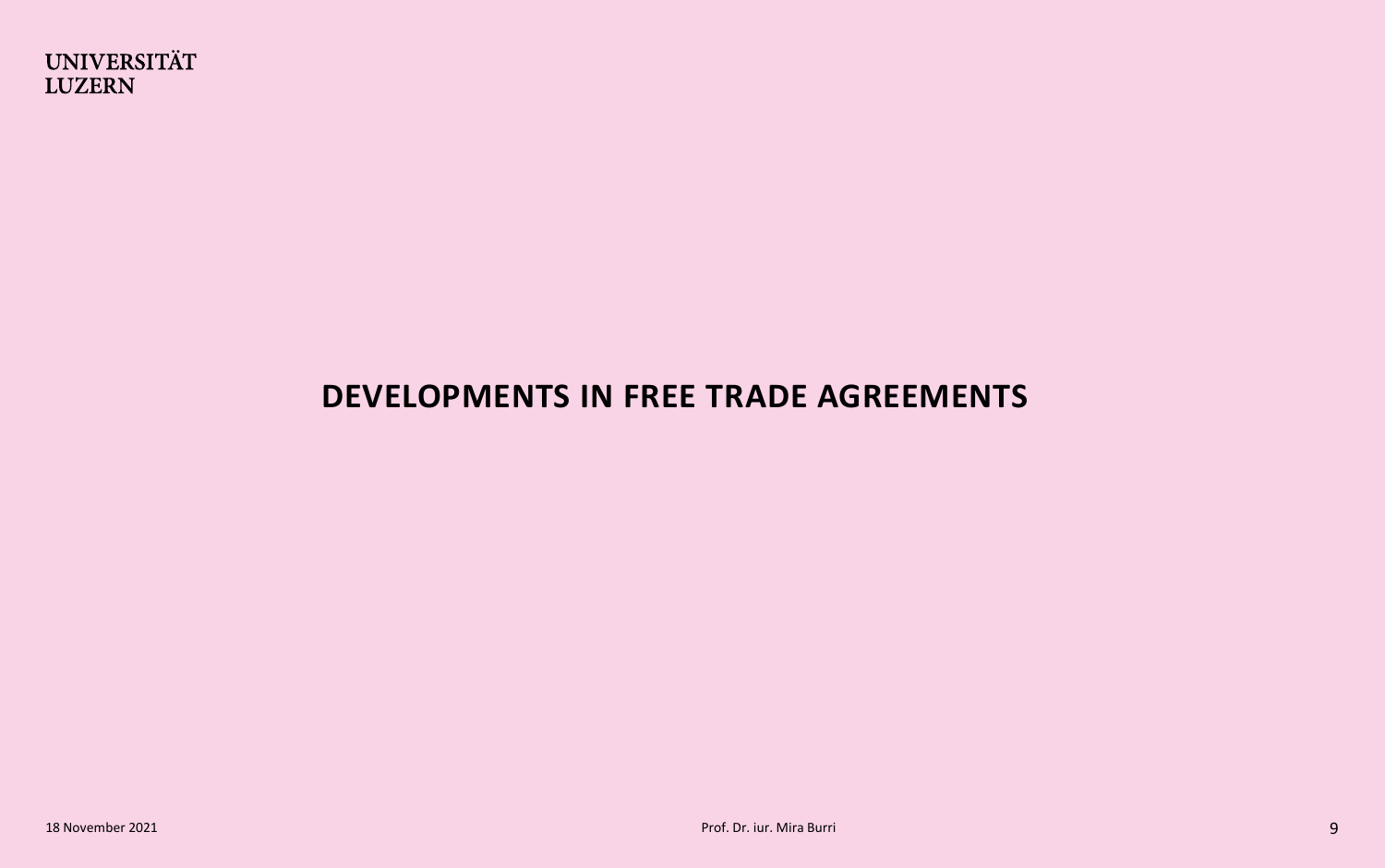#### **FTAs AS DIGITAL TRADE RULE-MAKING VENUES**

- **353 PTAs concluded between 2000 and 2021**
- **194 PTAs include provisions that are related to digital trade**
- **90 PTAs have dedicated e-commerce chapters**
- **only 33 agreements rules on data flows**
- **privacy protection has become a trade topic in particular in recent PTAs**

• for data, see: <https://unilu.ch/taped>



trade agreement provisions on e-commerce and data flows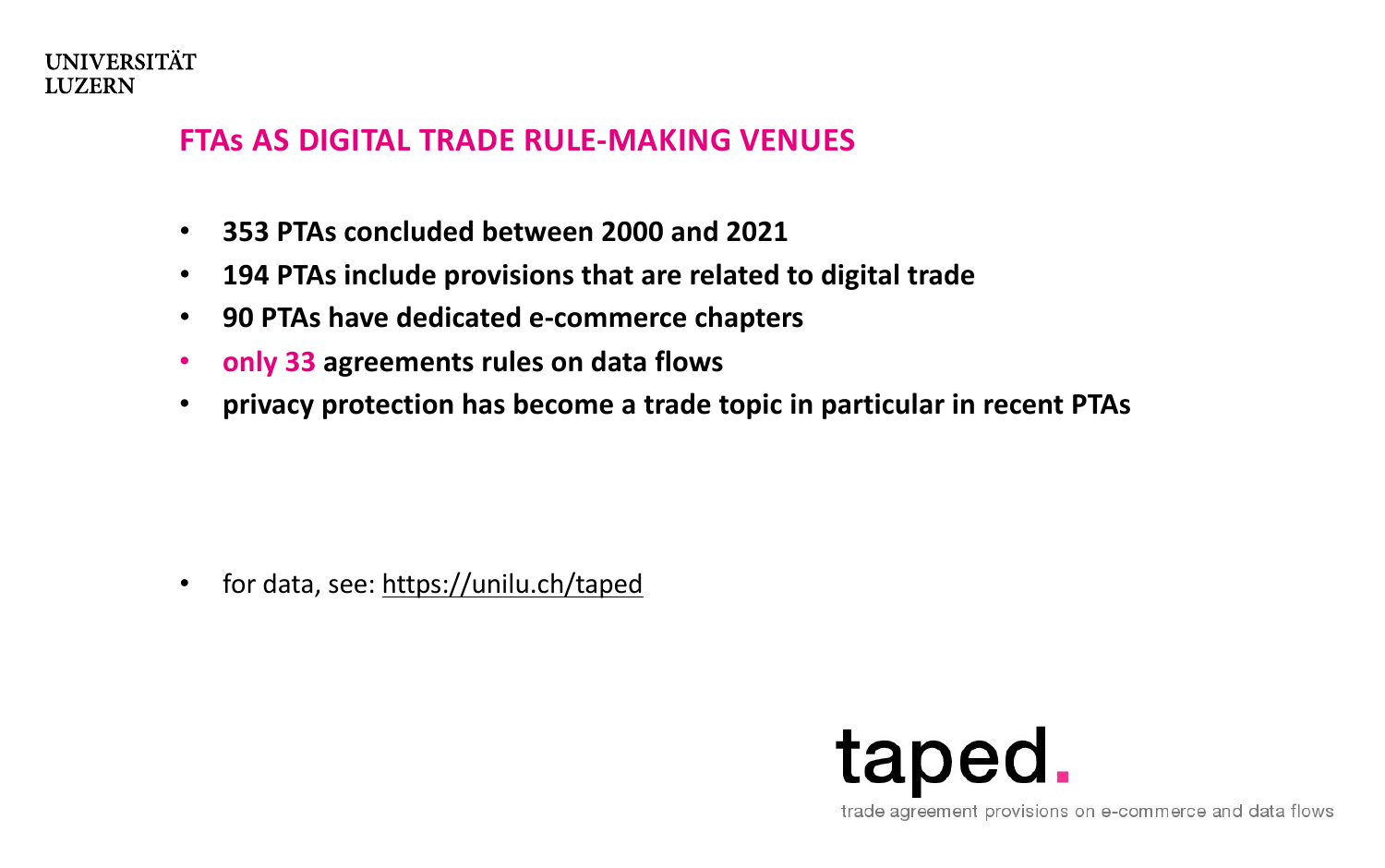#### **UNIVERSITÄT DENSITY OF DIGITAL TRADE RULESLUZERN**

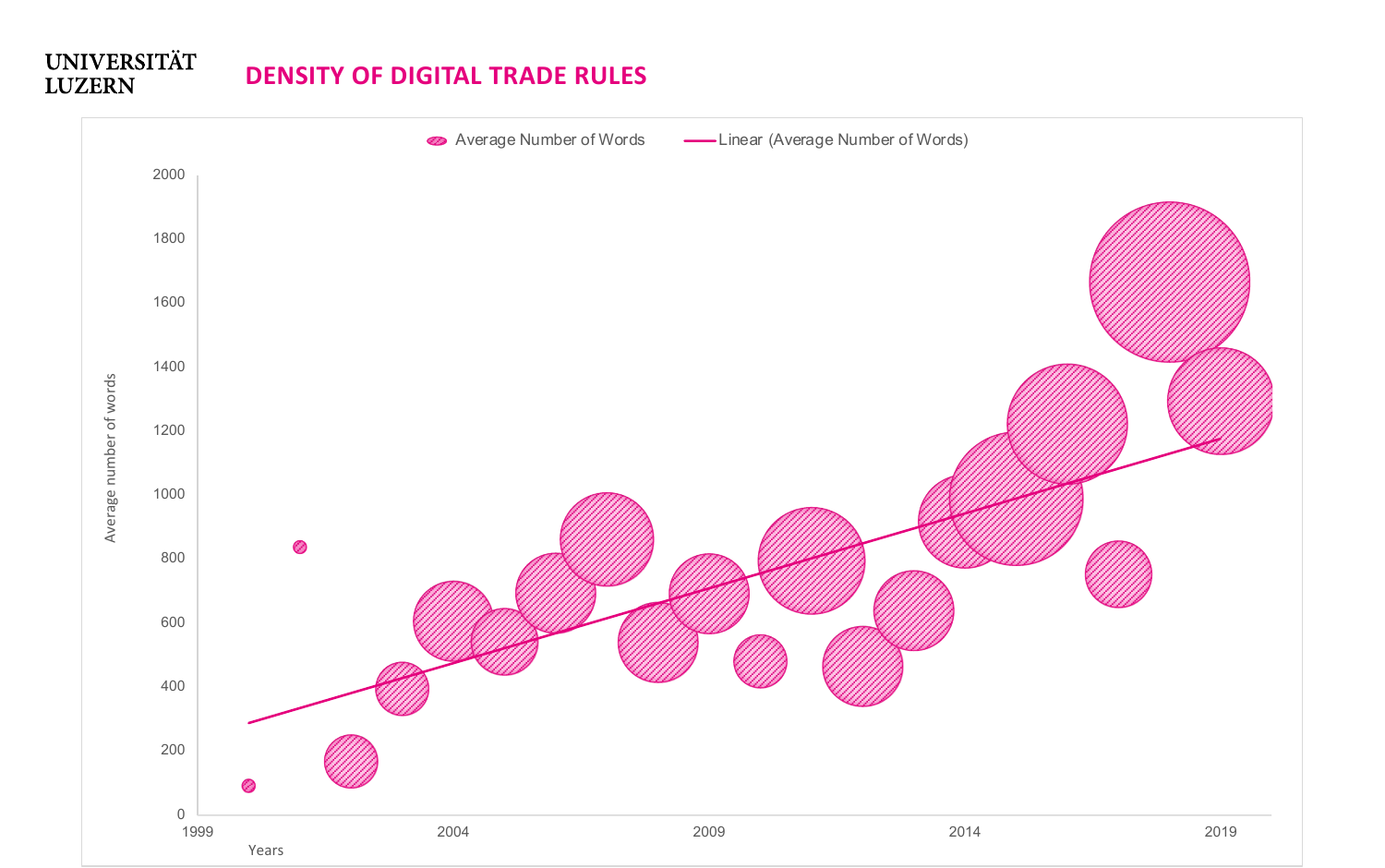#### **UNIVERSITÄT THE US AS A DRIVING FORCE: US DIGITAL AGENDA LUZERN**

- **2002 new US Trade Promotion Authority (TPA)**
- a central innovation of the **new fast-track trade promotion authority is its instruction to the USTR to conclude trade agreements that anticipate and prevent the creation of new trade barriers that may surface in the digital trade environment**
- **strong lobbying:** powerful alliances of US business associations that represent high-tech firms (e.g. Information Technology Industry Council) and associations that represent classical content producing firms (e.g. Motion Picture Association of America)
- **concurrent bilateral, regional and multilateral approach**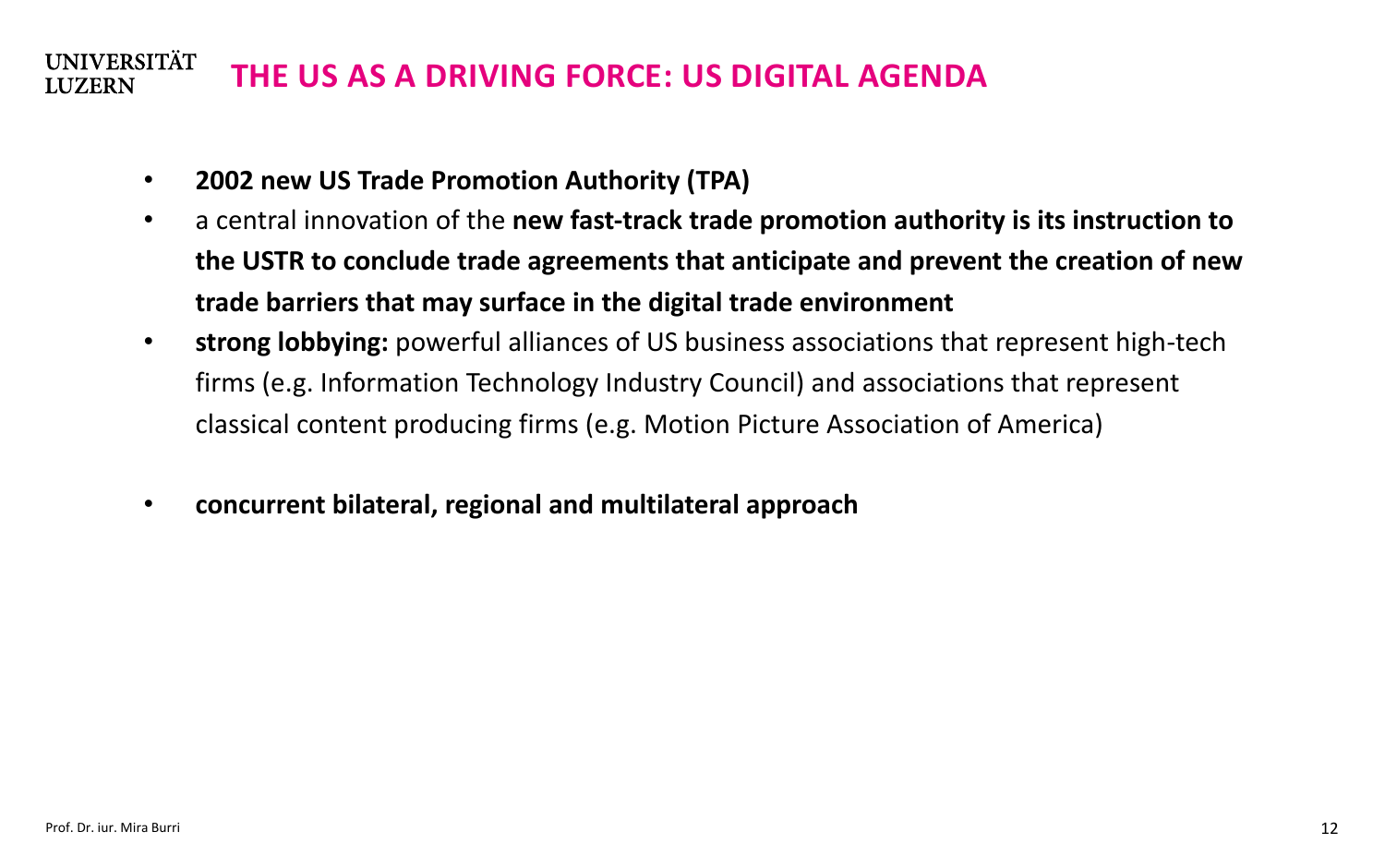#### **US FTAs**

- **the agreements reached by the US since 2002 with Australia, Bahrain, Chile, Morocco, Oman, Peru, Singapore, the Central American countries, Panama, Colombia and South Korea, all contain critical provisions in the broader field of digital trade**
- diffusion of the US template: e.g. Singapore–Australia, Thailand–Australia, Thailand– New Zealand, New Zealand–Singapore, India–Singapore, Japan–Singapore and South Korea–Singapore
- **3 PTA chapters are relevant:** 
	- dedicated e-commerce chapters
	- services chapters
	- IP chapters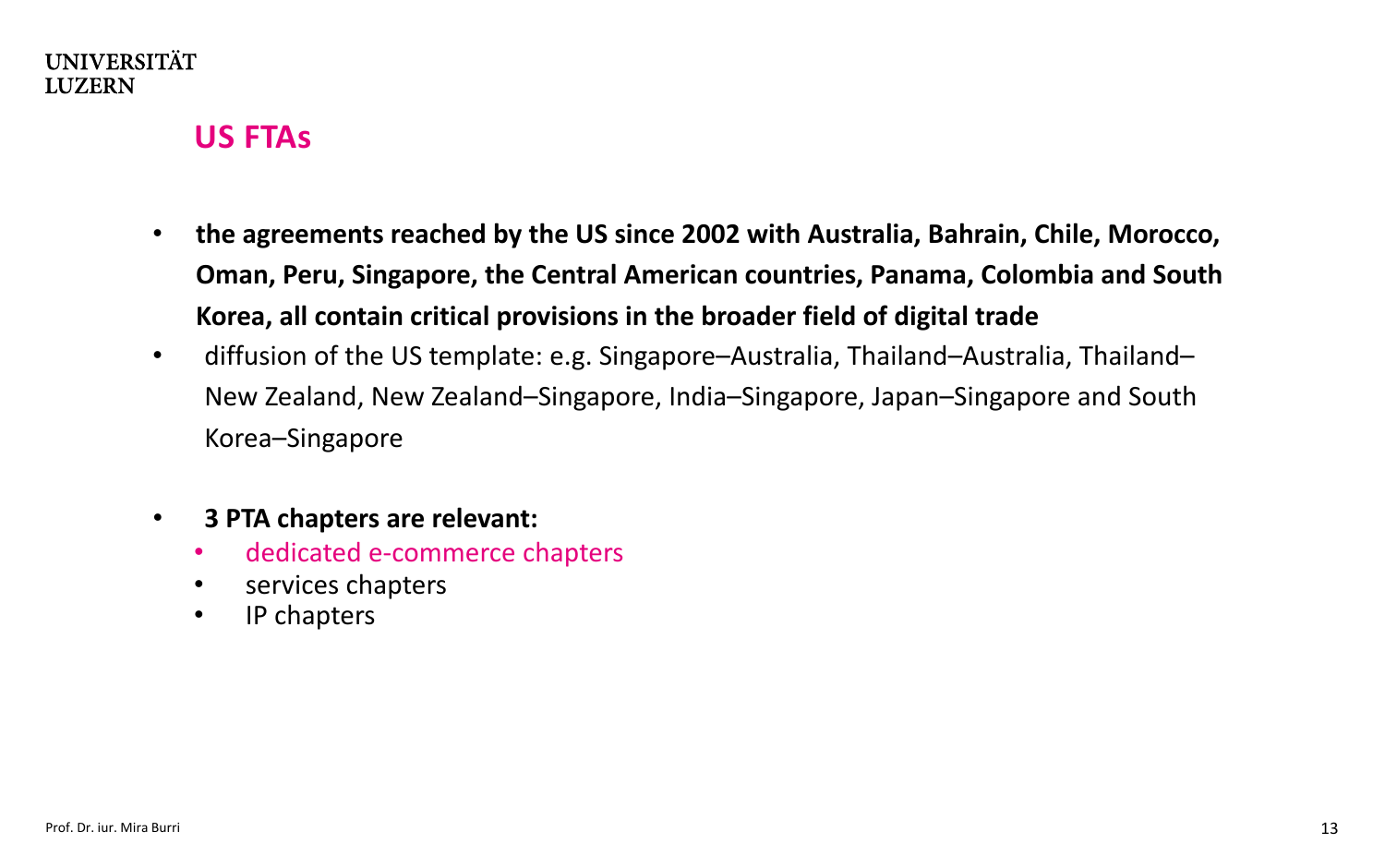#### **COMPREHENSIVE AND PROGRESSIVE AGREEMENT FOR TRANSPACIFIC PARTNERSHIP (CPTPP)**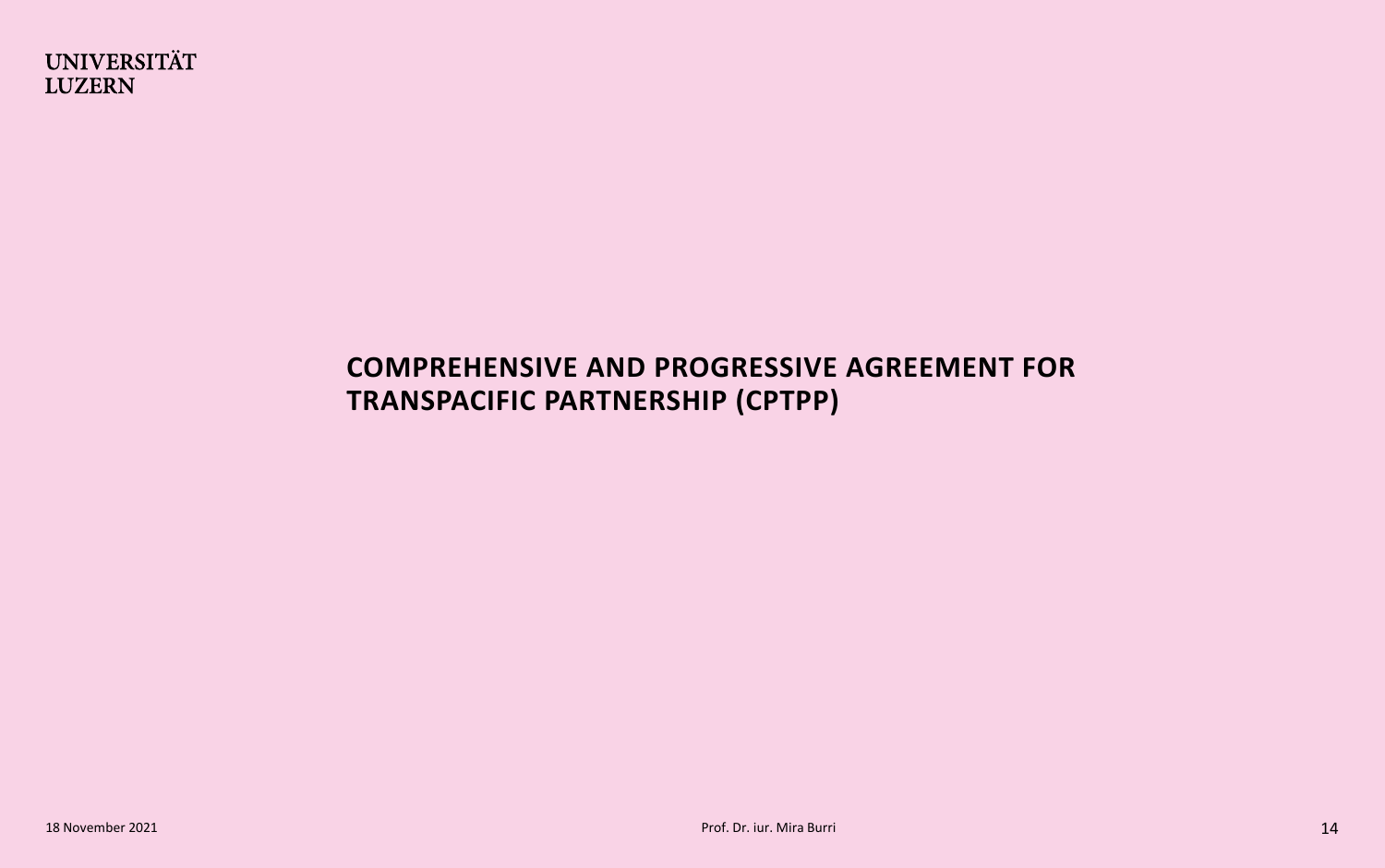### **CPTPP: E-COMMERCE CHAPTER**

- **the CPTPP chapter on e-commerce is the most comprehensive so far**
- **identical with the TPP e-commerce chapter and in essence US-driven**
- **substance:**
	- ban on customs duties on electronic transmissions, including content transmitted electronically
	- non-discriminatory treatment of digital products
	- a legal framework governing electronic transactions consistent with the principles of the *UNCITRAL Model Law on Electronic Commerce* 1996 or the *UN Convention on the Use of Electronic Communications in International Contracts* 2005
	- electronic authentication and electronic signatures
	- online consumer protection
	- paperless trading
	- **spam**
	- **source code**
	- **net neutrality**
	- cooperation, including on **cybersecurity**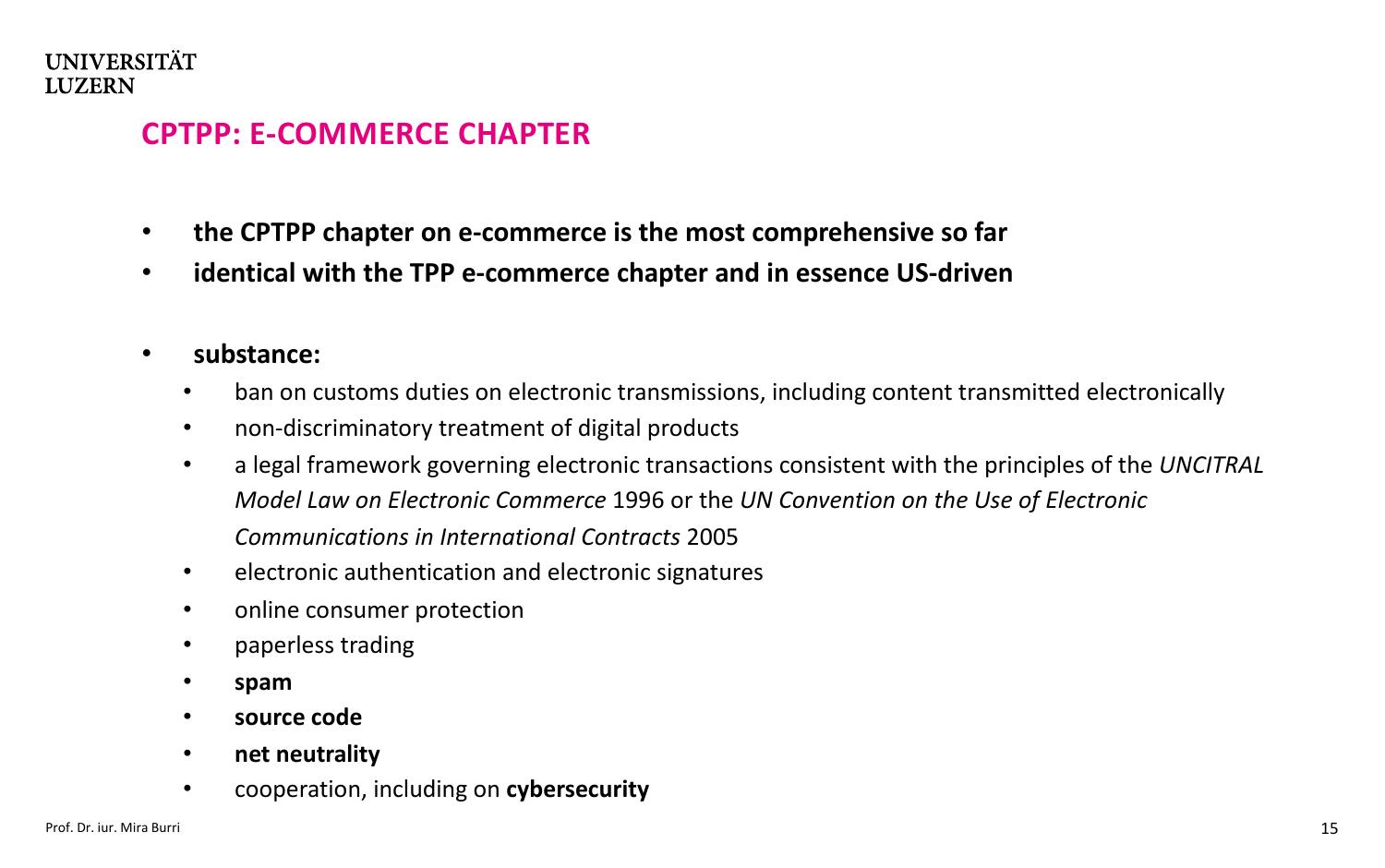#### **CPTPP: E-COMMERCE CHAPTER**

- **specific rules on data:**
	- **explicit ban on data protectionism:** 'Each Party shall allow the cross-border transfer of information by electronic means, including personal information, when this activity is for the conduct of the business of a covered person'
	- **localization measures prohibited**
	- **restrictions are permitted only for legitimate purposes** if they do not amount to 'arbitrary or unjustifiable discrimination or a disguised restriction on trade'
	- **low standards of data privacy protection**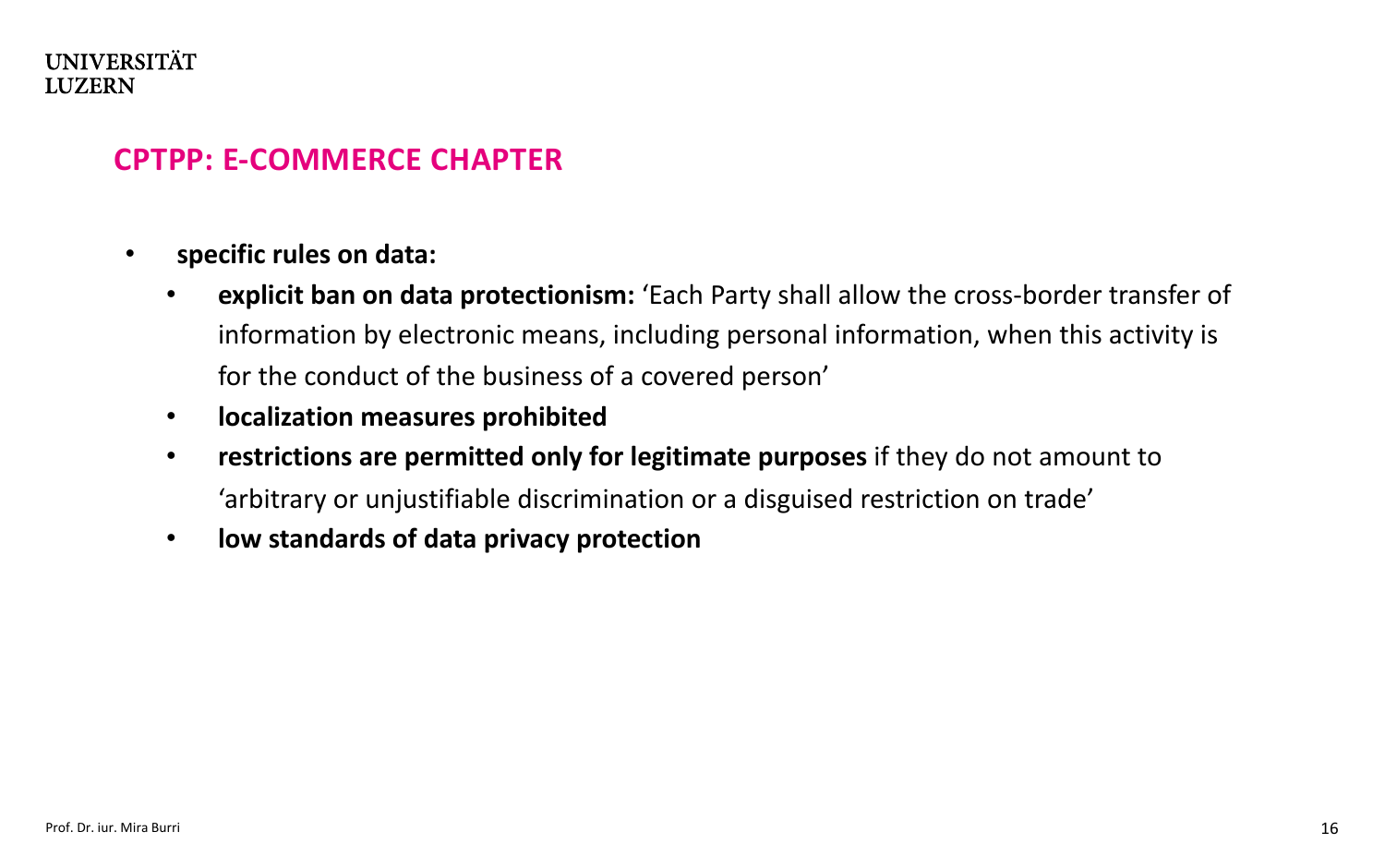- similar hard rules on data flows incorporated in other trade agreements, largely following the same wording:
- 2016 **Chile-Uruguay** FTA
- 2016 **updated Singapore-Australia** FTA (SAFTA)
- 2017 **Argentina-Chile FTA**
- 2018 **Singapore-Sri Lanka** FTA
- 2018 **Australia-Peru** FTA
- 2018 **United States-Mexico-Canada Agreement** (USMCA)
- 2019 **Brazil-Chile** FTA
- 2019 **Australia-Indonesia** FTA
- 2019 **Japan-US Digital Trade Agreement**
- 2020 **DEPA: Chile, New Zealand, Singapore**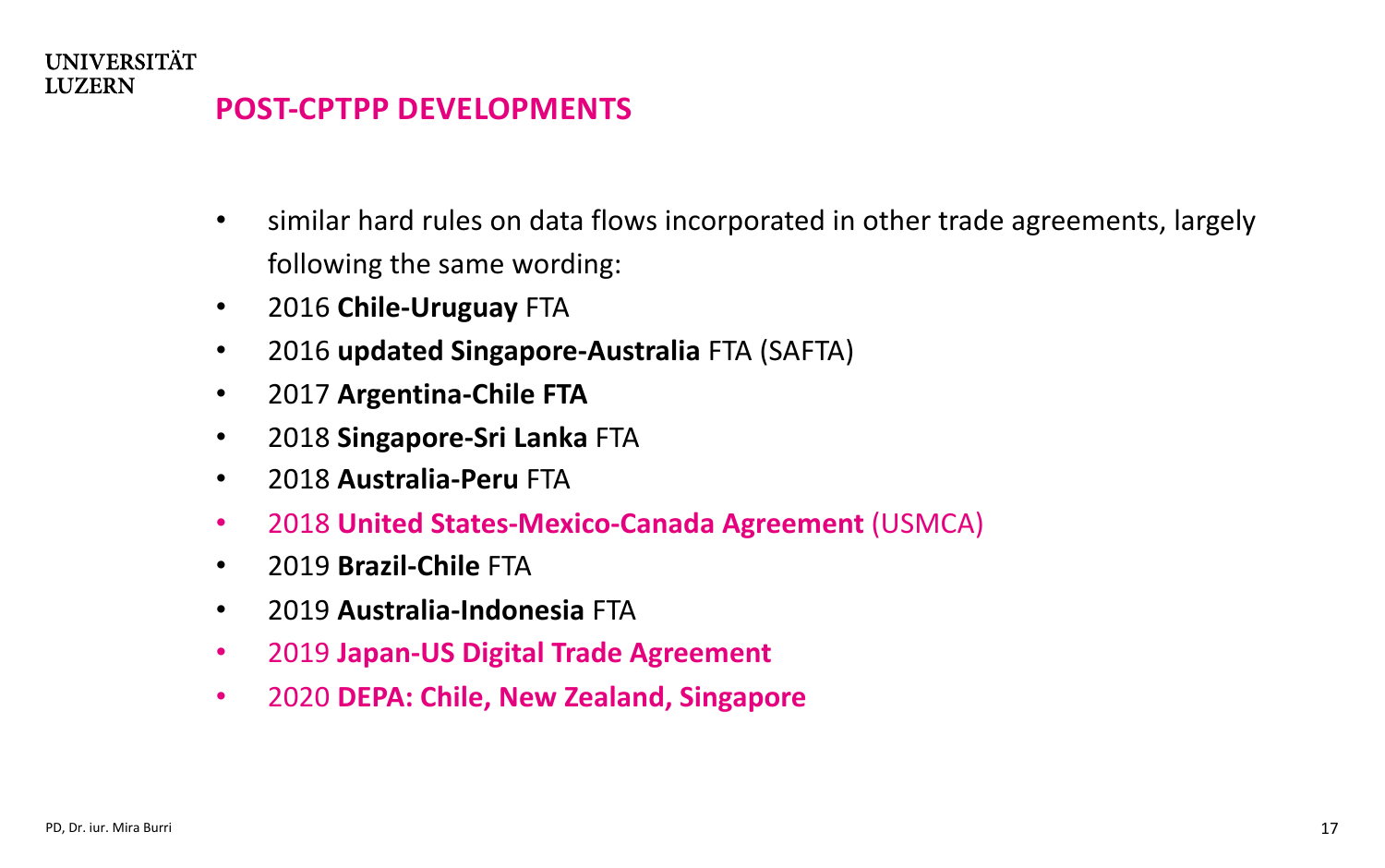

## **USMCA**

- **replicates and extends the CPTPP chapter:** the same broad scope of application; ban customs duties on electronic transmissions and binds the parties for non-discriminatory treatment of digital products; electronic contracts, electronic authentication and signatures, and paperless trading
- **ban on data localization and incorporates a hard rule on free information flows**
- **new elements:** 
	- **inclusion of 'algorithms',** the meaning of which is 'a defined sequence of steps, taken to solve a problem or obtain a result' and has become part of the ban on requirements for the transfer or access to source code (Article 19.16)
	- **'interactive computer services':** Parties pledge not to 'adopt or maintain measures that treat a supplier or user of an interactive computer service as an information content provider in determining liability for harms related to information stored, processed, transmitted, distributed, or made available by the service, except to the extent the supplier or user has, in whole or in part, created, or developed the information'
	- **open government data**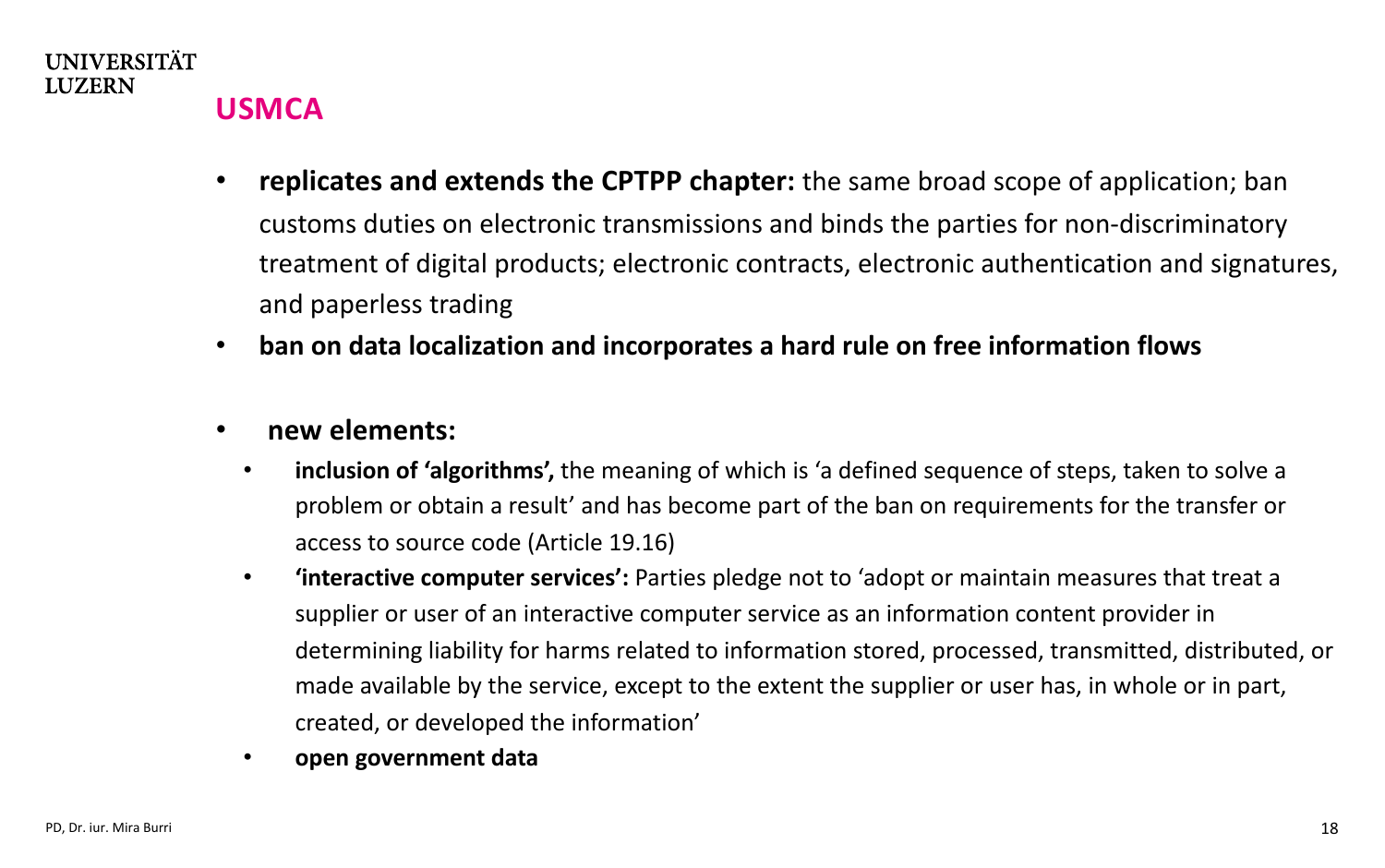### **USMCA (2018): ART. 19.8: PERSONAL INFORMATION PROTECTION**

- Parties recognize the economic and social benefits of protecting the personal information of users of digital trade and the contribution that this makes to enhancing consumer confidence in digital trade.
- Each Party shall adopt or maintain a legal framework that provides for the protection of the personal information of the users of digital trade. In the development of its legal framework for the protection of personal information, **each Party should take into account principles and guidelines of relevant international bodies, such as the APEC Privacy Framework and the OECD Recommendation of the Council concerning Guidelines governing the Protection of Privacy and Transborder Flows of Personal Data (2013).**
- **A Party may comply with this obligation by adopting or maintaining measures such as a comprehensive privacy, personal information or personal data protection laws, sectorspecific laws covering privacy, or laws that provide for the enforcement of voluntary undertakings by enterprises relating to privacy.**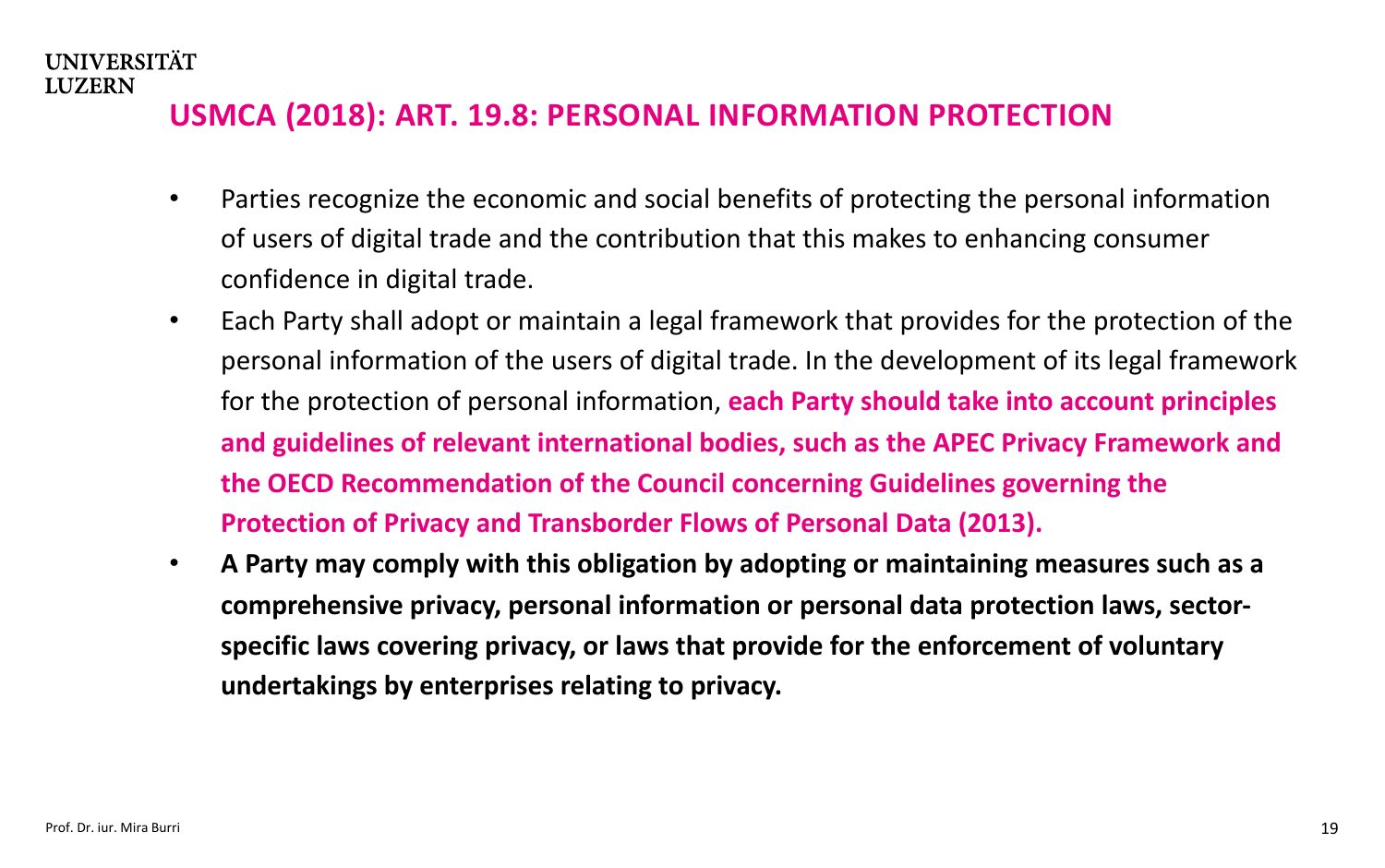### **USMCA (2018): ART. 19.8: PERSONAL INFORMATION PROTECTION**

- **The Parties recognize that these key principles include: limitation on collection; choice; data quality; purpose specification; use limitation; security safeguards; transparency; individual participation; and accountability.**
- The Parties also recognize the importance of ensuring compliance with measures to protect personal information and ensuring that **any restrictions on cross-border flows of personal information are necessary and proportionate to the risks presented**.
- Each Party shall endeavor to adopt non-discriminatory practices in protecting users of digital trade from personal information protection violations occurring within its jurisdiction.
- Each Party shall publish information on the personal information protections it provides to users of digital trade, including how: (a) individuals can pursue remedies; and (b) business can comply with any legal requirements.
- Parties may take different legal approaches to protecting personal information, each Party should encourage the development of mechanisms to promote compatibility between these different regimes.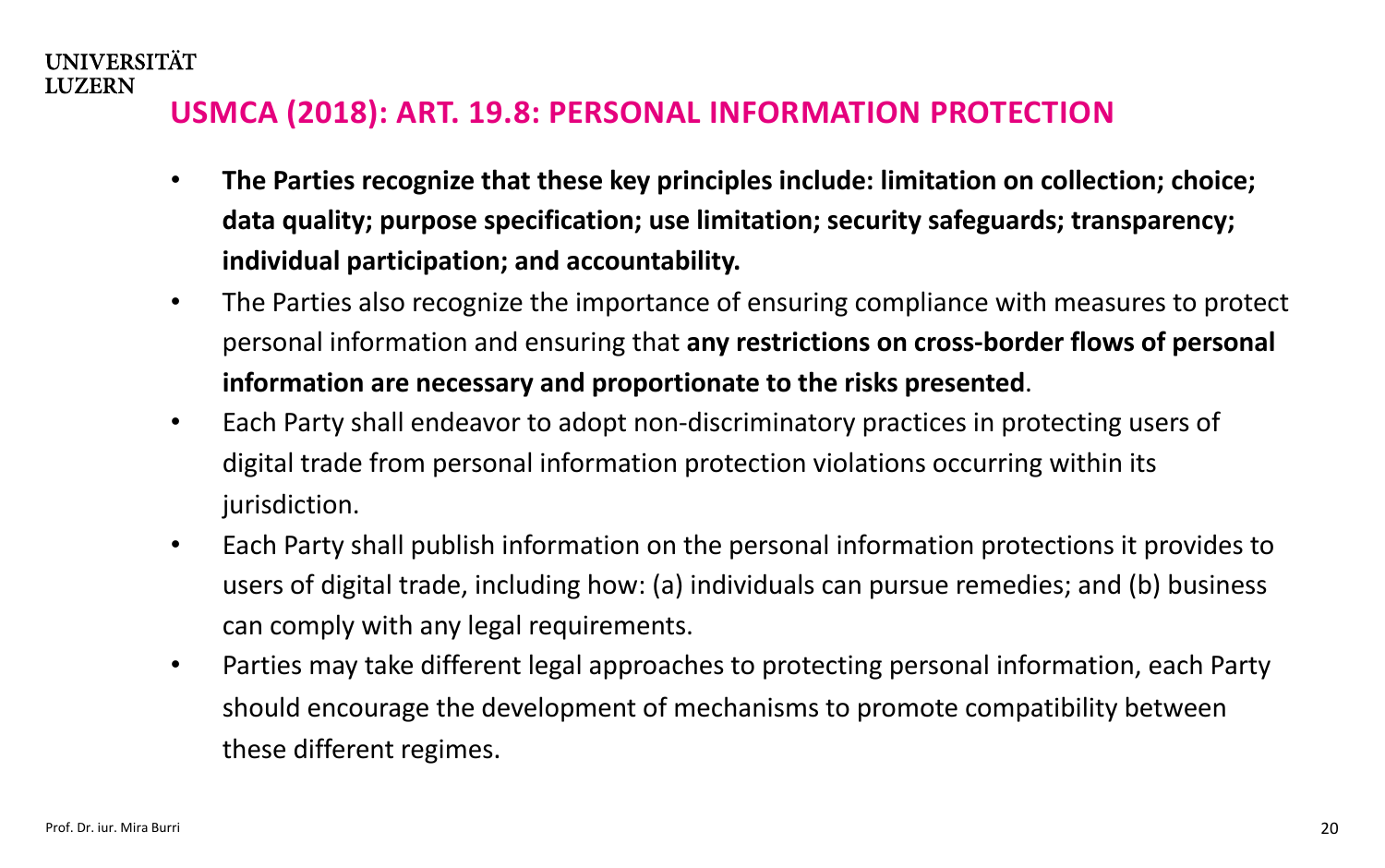## **US-JAPAN DIGITAL TRADE AGREEMENT (DTA)**

- the US approach confirmed also by the DTA, signed on 7 October 2019, alongside the US–Japan Trade Agreement
- **the DTA replicates almost all provisions of the USMCA and the CPTPP**, including the new USMCA rules on open government data, source code and interactive computer services but notably covering also financial and insurance services as part of the scope of agreement
- **new provision on ICT goods that use cryptography:** Article 21 DTA specifies that for such goods designed for commercial applications, neither party shall require a manufacturer or supplier of the ICT good as a condition to entering the market to: (a) transfer or provide access to any proprietary information relating to cryptography; (b) partner or otherwise cooperate with a person in the territory of the Party in the development, manufacture, sale, distribution, import, or use of the ICT good; or (c) use or integrate a particular cryptographic algorithm or cipher (similar to Annex 8-B, Section A.3 of the CPTPP Chapter on technical trade barriers)
- **things missing in the DTA when compared to the USMCA: rules on paperless trading, net neutrality and the mention of data protection principles**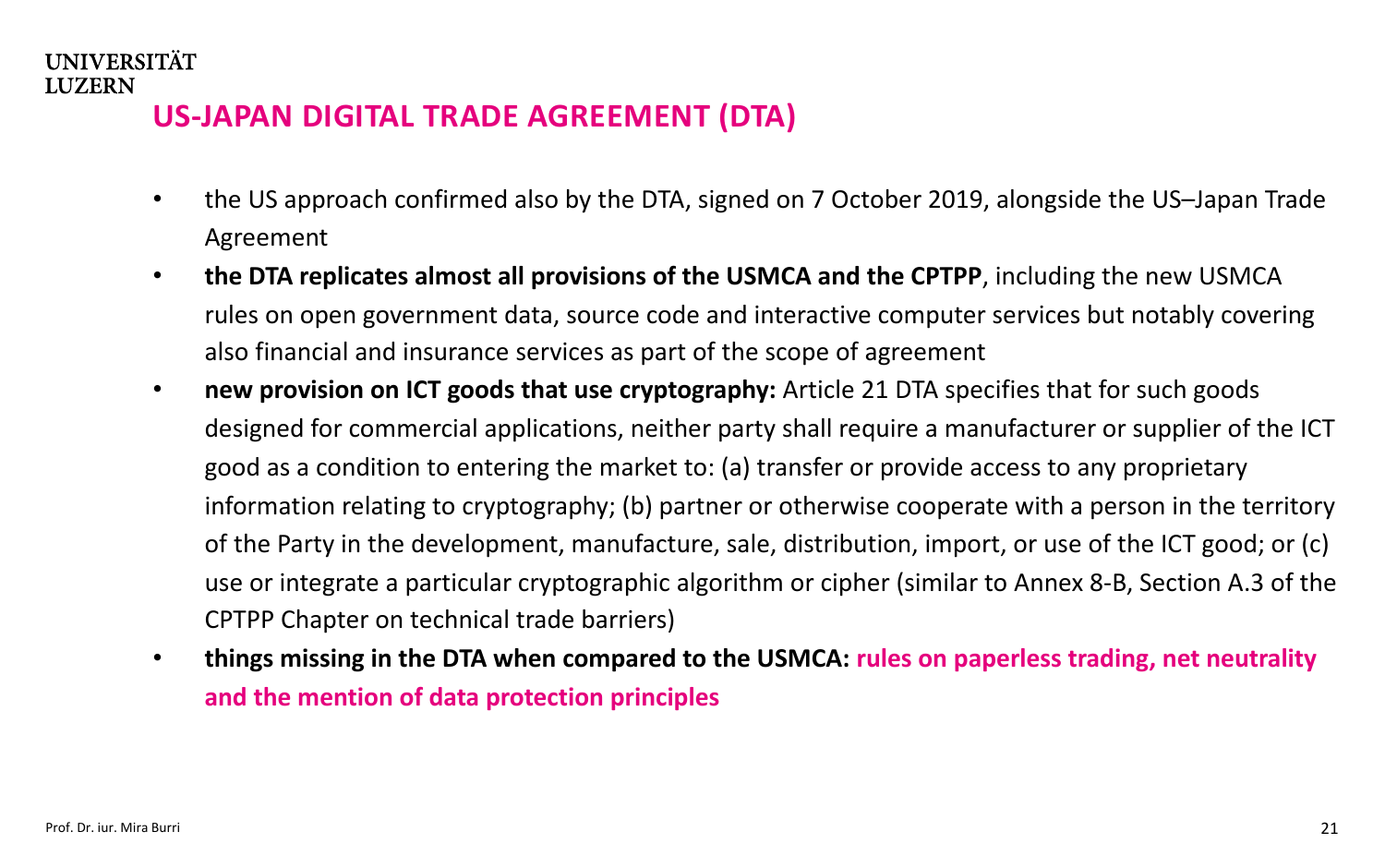#### **REPOSITIONING OF THE EU ON DATA FLOWS COMMITMENTS**

- earlier EU agreements (incl. CETA) contain essentially GATS-level commitments and cooperation provisions on e-commerce / no data flows language
- in the 2018 **EU-Japan Economic Partnership Agreement**, and in the Modernisation of the Trade part of the **EU-Mexico Global Agreement**, the Parties commit to 'reassess' within three years of the entry into force of the agreement, the need for inclusion of provisions on the free flow of data into the treaty
- the currently negotiated EU trade deals **(AU, NZ, Tunisia)** have data flows rules; **yet, coupled with the high standard of data protection under the EU GDPR** and including **a number of safeguards** (a revision clause plus a provision on the right to regulate)
- **the EU model has been recently endorsed in the post-Brexit Trade and Cooperation Agreement (TCA) with the UK**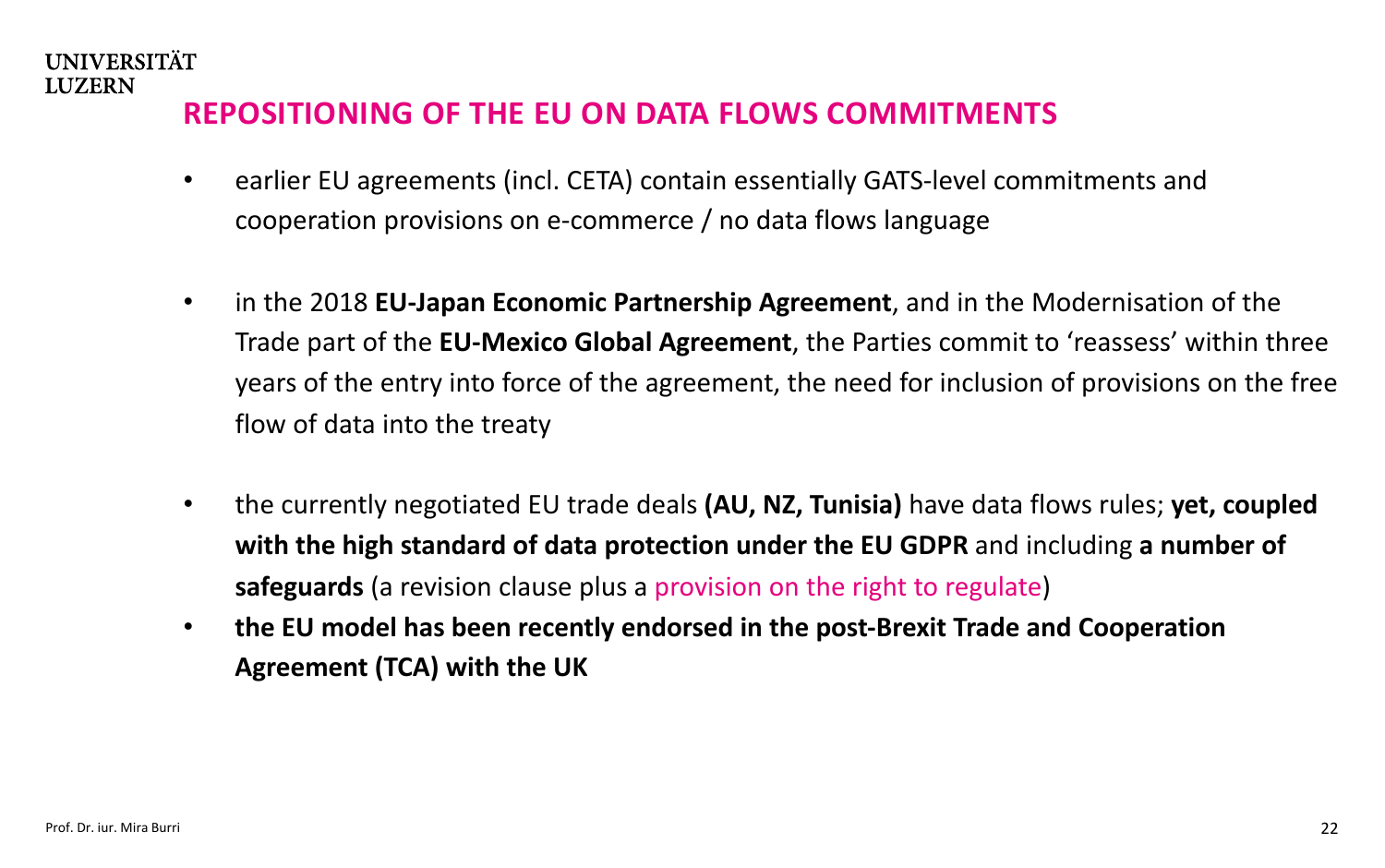#### **REGIONAL COMPREHENSIVE ECONOMIC PARTNERSHIP (RCEP): RULES ON DATA FLOWS**

- **ban on localization measures (art. 12.14) as well as a commitment to free data flows (art. 12.15)**
- **while the RCEP is almost a mirror image of the CPTPP, there are clarifications that give RCEP members a lot policy space:**
	- 'For the purposes of this subparagraph, **the Parties affirm that the necessity behind the implementation of such legitimate public policy shall be decided by the implementing Party'** (footnote to art. 12.14.3(a))
	- **+** the article does not prevent a party from taking '**any measure that it considers necessary for the protection of its essential security interests. Such measures shall not be disputed by other Parties'** (art. 12.14.3(b))
	- **similar policy space protected with regard to data flows (art. 12.15)**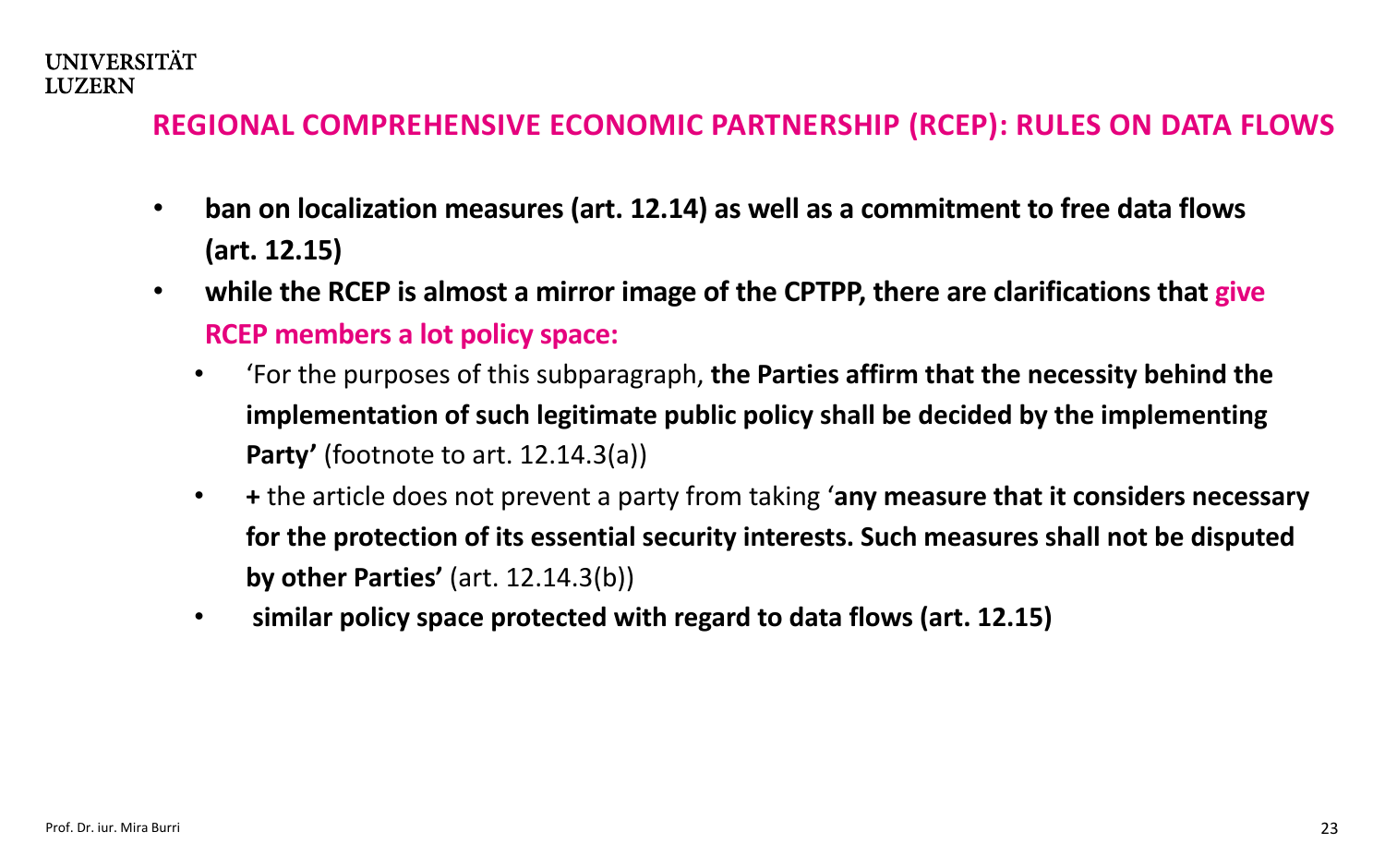#### **DIGITAL ECONOMY PARTNERSHIP AGREEMENT (DEPA)**

- the 2020 DEPA between Chile, New Zealand, and Singapore, all parties to the CPTPP, is not conceptualized as a purely trade agreement but one that is meant to address the broader issues of the digital economy; its scope is wide, open and flexible
- **modular approach**
- the type of rules varies across the different modules: all rules of the CPTPP are replicated, **some of the USMCA rules, such as the one on open government data (but not source code), and some of the US–Japan DTA provisions, such as the one on ICT goods using cryptography; no rules on interactive computer services**
- **new unknown to previous agreements elements:** e.g. artificial intelligence (AI), digital inclusion, digital identities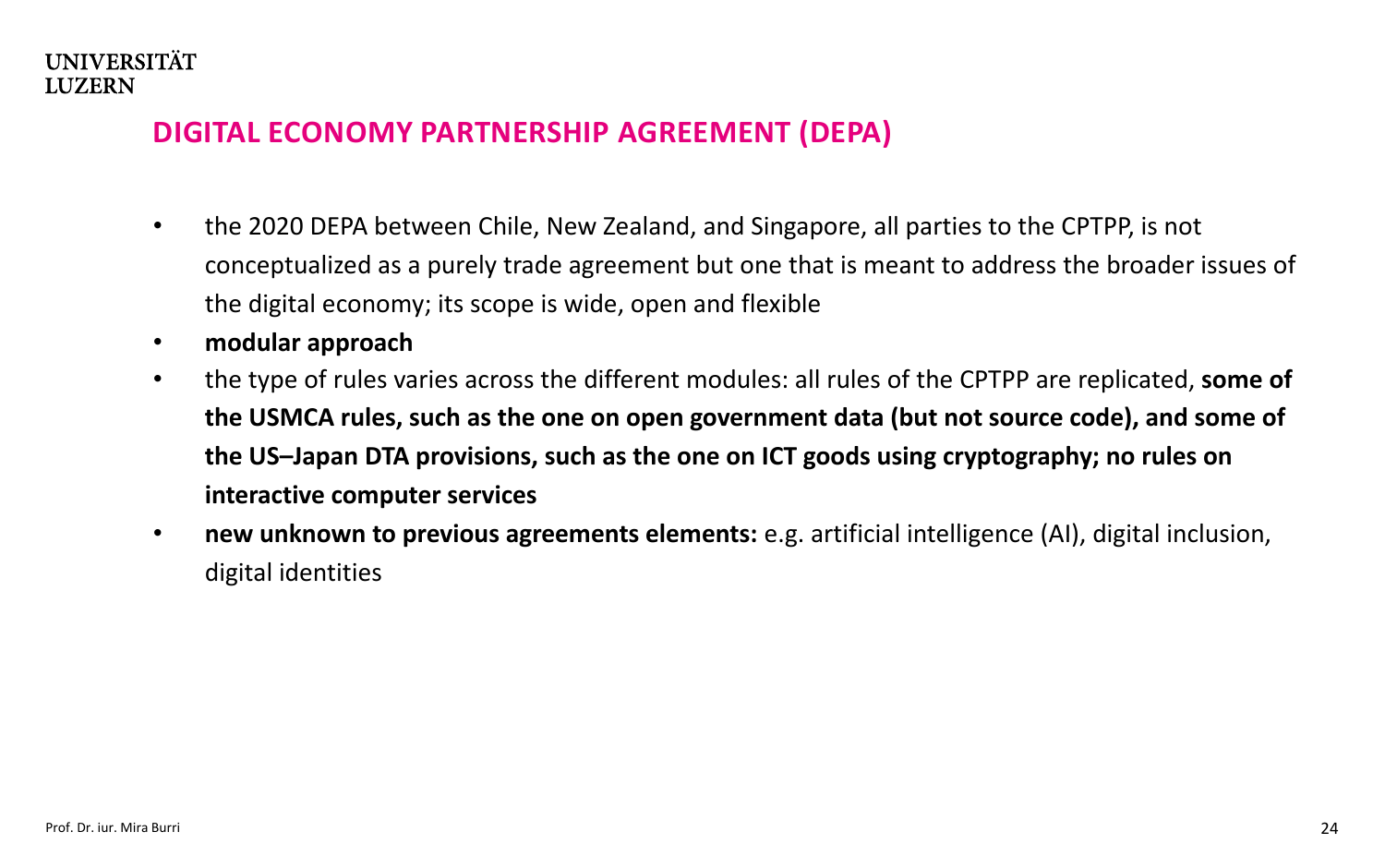## **NEW WTO NEGOTIATIONS ON ELECTRONIC COMMERCE**

- **the Joint Statement Initiative:** new initiative in 2019 for an agreement on ecommerce
- 86 participating WTO members
- progress made on provisions that seek to enable e-commerce (such as e-contracts, paperless trading, spam, electronic signatures and electronic authentication; also on consumer protection and open government data)
- **yet, on key issues, such as notably free flow of data – serious divergences amongst stakeholders**
- legal form of the agreement unclear
- Canada's proposal: **follows the CPTPP**
- US proposal: **follows the USMCA + DTA**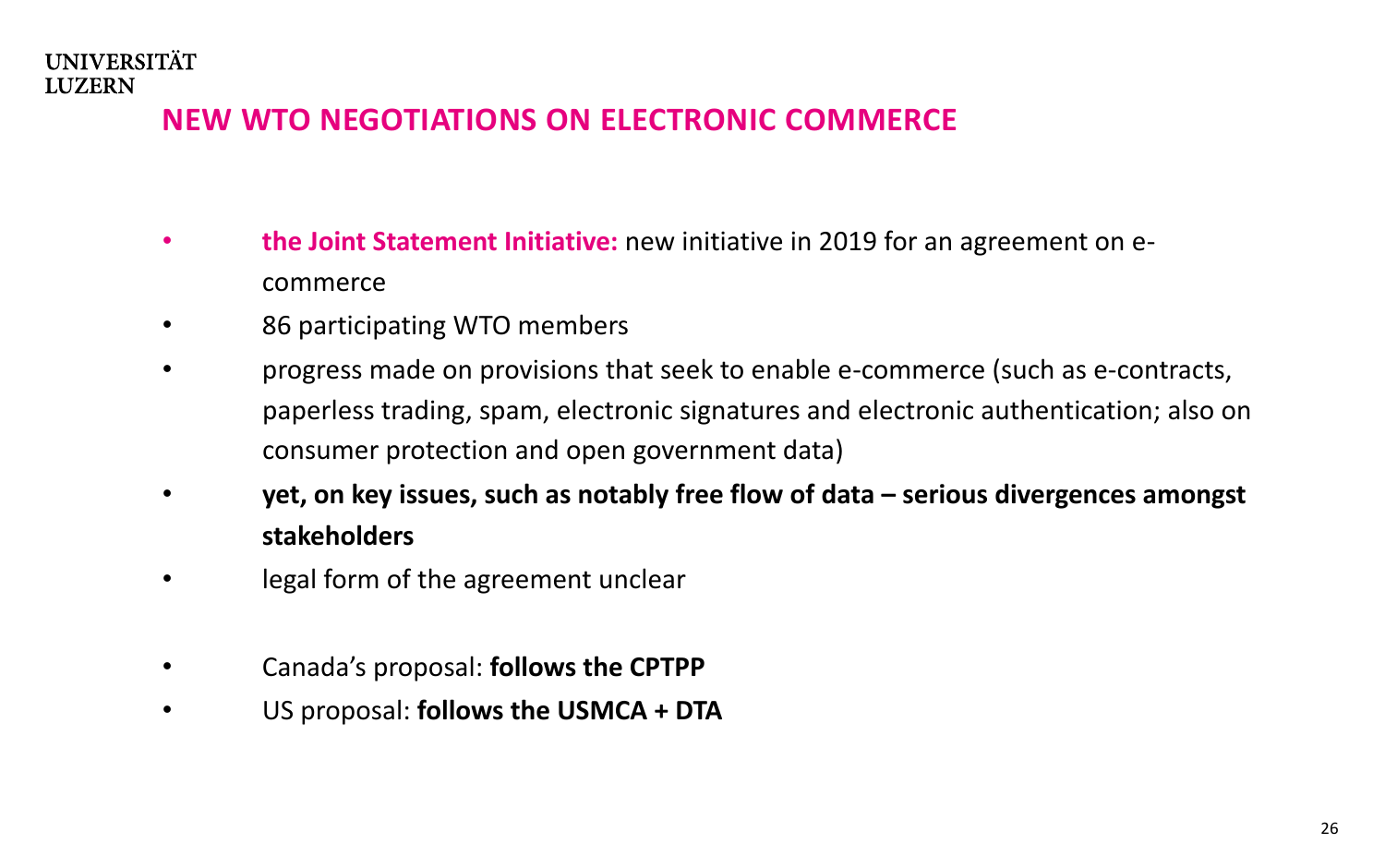### **IMPLICATIONS FOR CANADA'S DOMESTIC POLICIES**

- **constrained domestic policy space due to the commitments on data flows and nondiscrimination of digital products (USMCA + CPTPP)**
- **constrained space on cultural policies:**
- the cultural exemption under the USMCA allows the US or Mexico to retaliate ('may take a measure of equivalent commercial effect'); all retaliation disputes are to be resolved under the USMCA but not under the WTO
- Annex 15-D requires Canada to (1) rescind the Canadian Radio-television and Telecommunications Commission regulatory policy that stopped the simultaneous substitution policy for broadcasts (the main problem being the Super Bowl) and (2) enable US home shopping broadcast services to be authorized for distribution in Canada (the main problem being the QVC)
- **'interactive computer services' commitments may limit Canadian policies for platform regulation**
- **constrained space for domestic privacy protection policies / potential difficulties to meet the EU standards of 'essentially equivalent' data protection framework, when updating Canada's Adequacy decision**